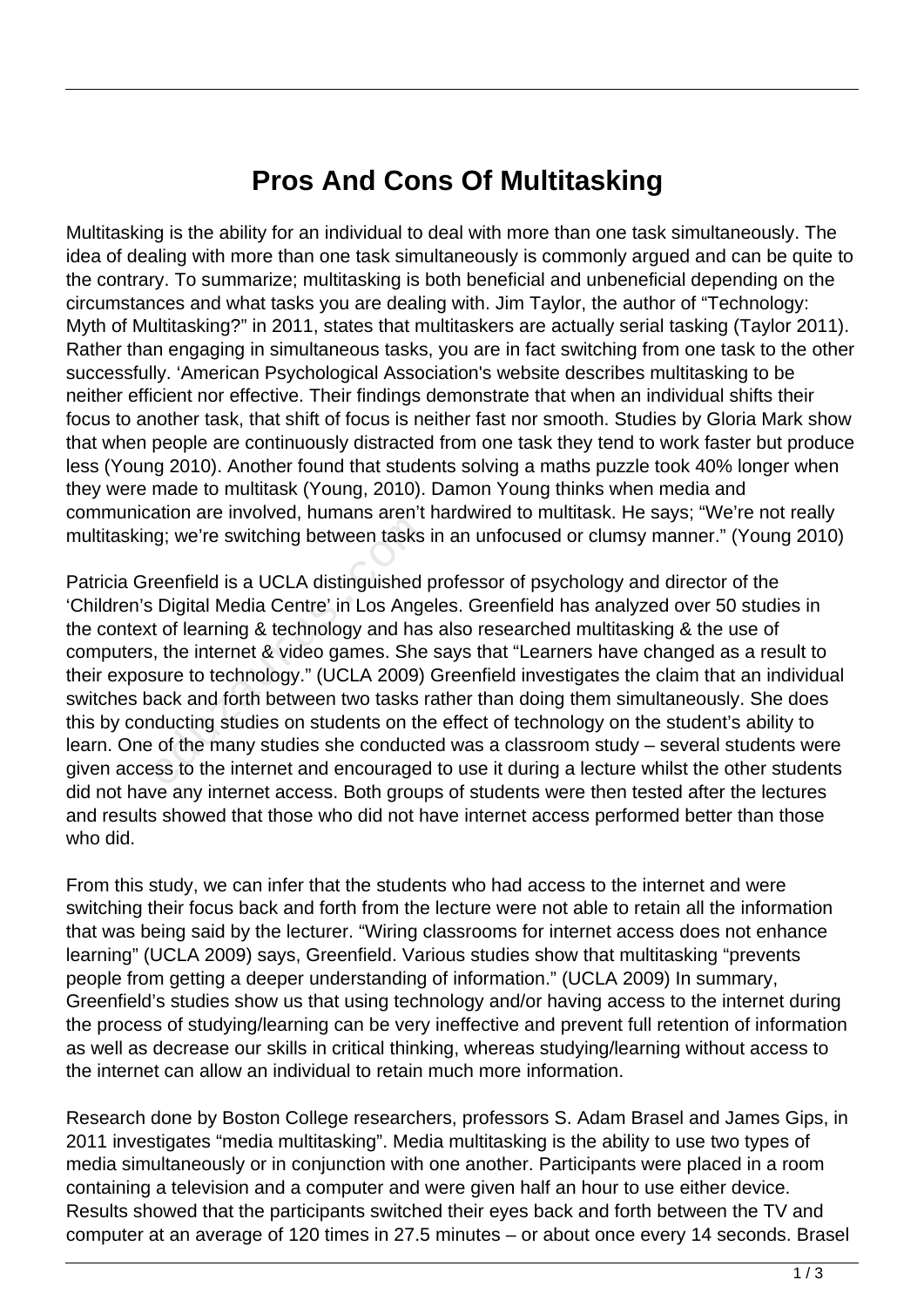and Gips used advanced cameras to track where participants were looking to "understand the physical demands and likely disruption caused by switching between the television and computer" (Boston College 2011).

During the study, the participants were not even aware of their own actions. On average, the participants thought they might have looked back and forth between the two devices about 15 times per half-hour – in reality, they were looking nearly 10 times more often. Surveys show that youths under 18 state that this type of media multitasking is the dominant way in which they use both devices. Brasel and Gips conclude that the computer drew the attention of the participants more than the television – drawing the attention at 68.4% of the time. The study also showed that neither device proved capable of holding the attention of the participants for very long. The average gaze lasted less than 2 seconds for the TV and less than 6 seconds for the computer. Results showed it wasn't only the youth that we're rapidly switching between the devices – male and female participants who were over the age of 40 switched gazes at an average of 100 times in 27.5 minutes. The study did not take into account the impact of another device that's now the staple of modern media; the mobile phone. To conclude, the study showed that it was nearly impossible for a participant to not look at either device for more than half a minute – demonstrating that media multitasking is very distracting and can cause an individual to easily lose focus on the task at hand.

UCLA psychologists investigated the effect multitasking had on memory recollection and learning new things. "Multitasking adversely affects how you learn" (UCLA 2006) says Russel Poldrack of UCLA. He states that even if you learn while multitasking, that learning is less flexible and more specialized (UCLA 2006), so you cannot retrieve the information as easily. Their studies show that depending on how you multitask and with what, you will use different brain systems. "The best thing you can do to improve your memory is to pay attention to the things you want to remember" (UCLA 2006) Poldrack added. He states that when certain distractions force you to pay less attention to your main task, you don't learn as well as you would've if you paid full attention. Tasks that require more attention will be affected by multitasking. ting that media multitasking is ver<br>on the task at hand.<br>chologists investigated the effect r<br>ew things. "Multitasking adversely<br>if UCLA. He states that even if you<br>d more specialized (UCLA 2006),<br>es show that depending on

The researchers used fMRI scans to examine brain activity and function. Participants in the study, that were in their 20s, learned a simple classification task by trial-and-error. They were then asked to make predictions after receiving a set of cues concerning cards that displayed various shapes and divided the cards into two categories. With one set of cards, they learned without any distractions. With the other set of cards, they simultaneously listened to high and low-pitched beeps through headphones whilst keeping a mental count of the high-pitched beeps. The participants were then asked questions about the cards afterward and it was found that they did much better on the task they learned without any distractions. On the other hand, they could not extrapolate on the task with distractions. "Our results suggest that learning facts and concepts will be worse if you learn them while you're distracted" (UCLA 2006) said Poldrack. He also added that the results demonstrated a reduced capacity to recall memories when placed in a different context. Your brain processes different forms of memory through separate systems. For example, when you try to remember someone's name you are using a type of memory retrieval called declarative memory, and when you remember how to ride a bicycle you are using procedural memory. The hippocampus is necessary for declarative memory, so for the task that contained no distractions the hippocampus was involved. Whereas for procedural memory, the striatum is involved – which is the brain system that underlies our ability to learn new skills. In summary for UCLA's and Poldrack's research, multitasking affects